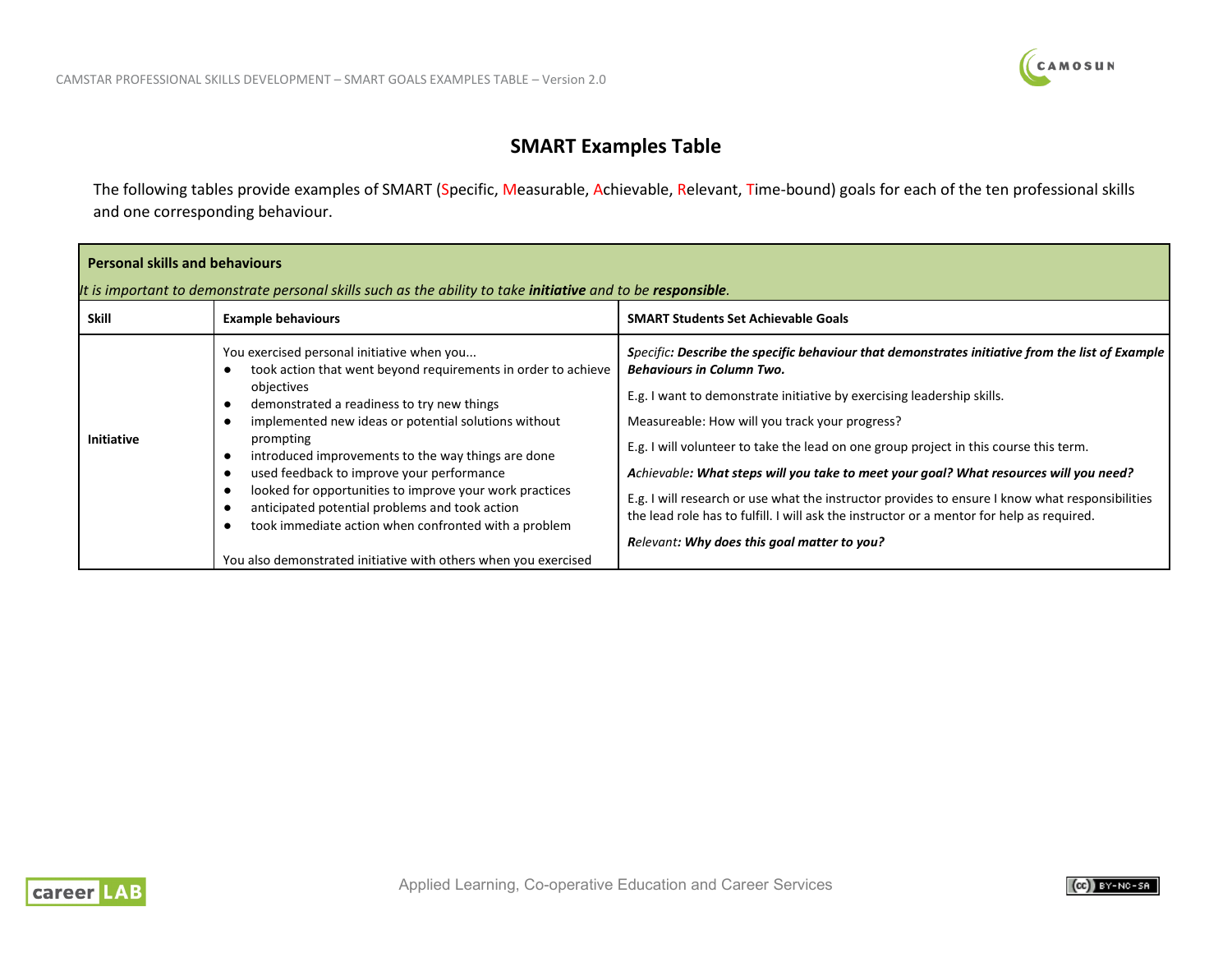

|                       | leadership skills.                                                                                                                                                                                                                                                                                                                                                                                          | E.g. My goal is to graduate with a degree in management. The sooner I learn these skills, the<br>better it will be for my career.<br>Time: Have you given yourself enough time to meet this goal?                                                                                                                                                                                                                                                                                                                                                                                                                                                 |
|-----------------------|-------------------------------------------------------------------------------------------------------------------------------------------------------------------------------------------------------------------------------------------------------------------------------------------------------------------------------------------------------------------------------------------------------------|---------------------------------------------------------------------------------------------------------------------------------------------------------------------------------------------------------------------------------------------------------------------------------------------------------------------------------------------------------------------------------------------------------------------------------------------------------------------------------------------------------------------------------------------------------------------------------------------------------------------------------------------------|
|                       |                                                                                                                                                                                                                                                                                                                                                                                                             | E.g. Yes. Taking the lead role in one team project this term is doable given my current course<br>load and work schedule.                                                                                                                                                                                                                                                                                                                                                                                                                                                                                                                         |
| <b>Responsibility</b> | You exercised responsibility independently when you<br>planned ahead and managed your time/resources to achieve<br>goals<br>accepted responsibility for mistakes/wrong decisions<br>followed through on deadlines and commitments<br>remained self-motivated even when things went wrong                                                                                                                    | Specific: Describe the specific behaviour that demonstrates responsibility from the list of<br><b>Example Behaviours in Column Two.</b><br>E.g. I want to accept responsibility when I make a mistake and see it as a learning opportunity<br>rather than a failure.<br>Measureable: How will you track your progress?                                                                                                                                                                                                                                                                                                                            |
|                       | You exercised responsibility with another person or in a team when<br>you<br>showed accountability to the team and followed through on<br>your commitments<br>agreed to the division of work<br>took advice and acted on it<br>came to team meetings prepared and on time<br>completed your share of the work in a timely manner<br>did a fair share of the work<br>did work that was complete and accurate | E.g. On my work term I will share this goal with my employer and faculty sponsor. I know I will<br>be making mistakes as I will be learning in a new environment and applying new knowledge<br>and skills.<br>Achievable: What steps will you take to meet your goal? What resources will you need?<br>E.g. At the end of each day I will make a list of the mistakes I made and what I learned. At the<br>end of the week (or when it seems most appropriate) I will go over my mistakes with my<br>employer or faculty sponsor to discuss what happened and what I can do differently next time.<br>Relevant: Why does this goal matter to you? |

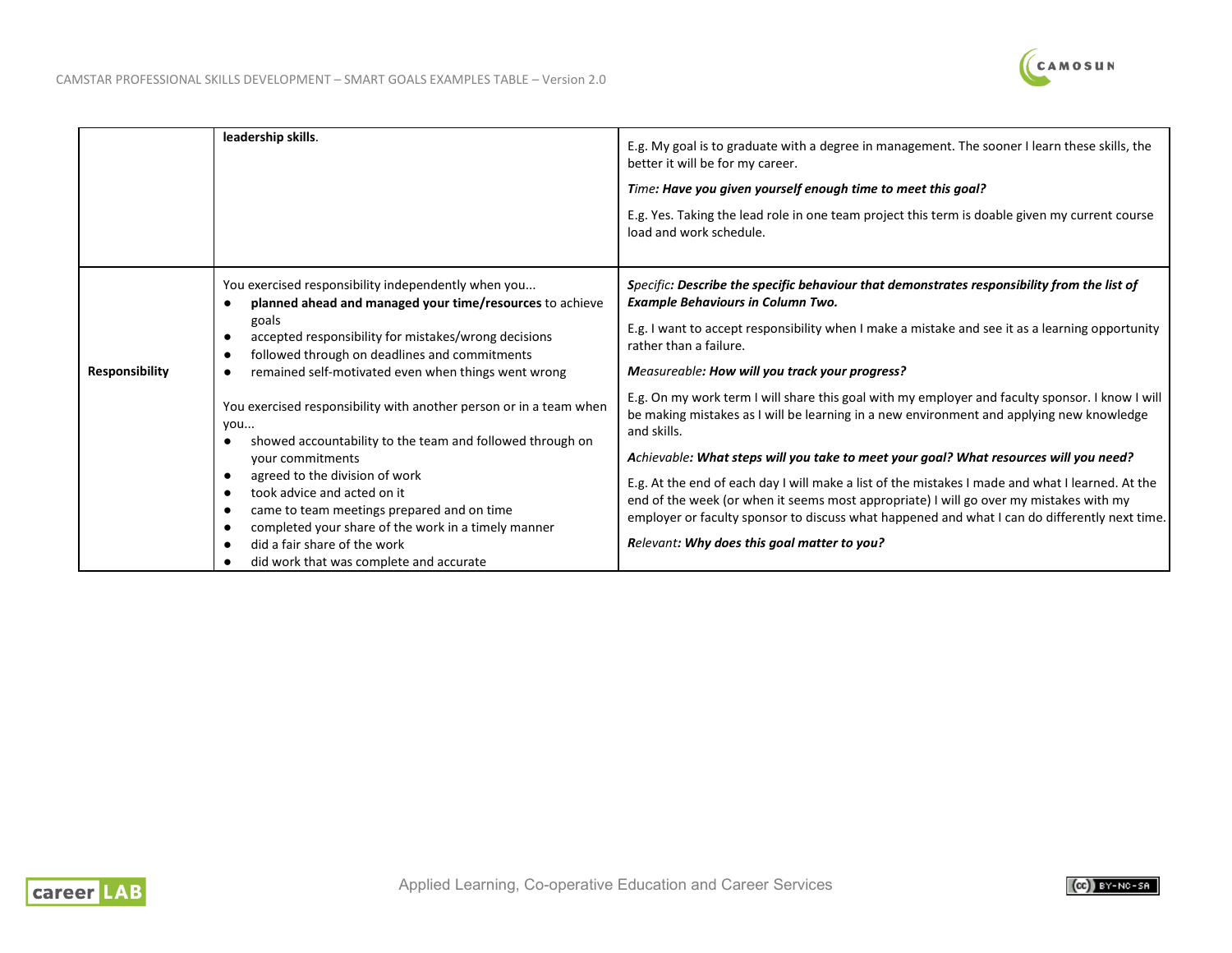

|  | E.g. While I know we all make mistakes, I find it scary so I hold back and don't take positive<br>risks that lead to growth. I don't want to limit myself this way anymore.                                                |
|--|----------------------------------------------------------------------------------------------------------------------------------------------------------------------------------------------------------------------------|
|  | Time: Have you given yourself enough time to meet this goal?                                                                                                                                                               |
|  | E.g. Yes, this first work term gives me lots of time to achieve this goal. At the end of the term I<br>will work with my employer and faculty sponsor to see if I should continue to work on this at<br>my next placement. |
|  |                                                                                                                                                                                                                            |



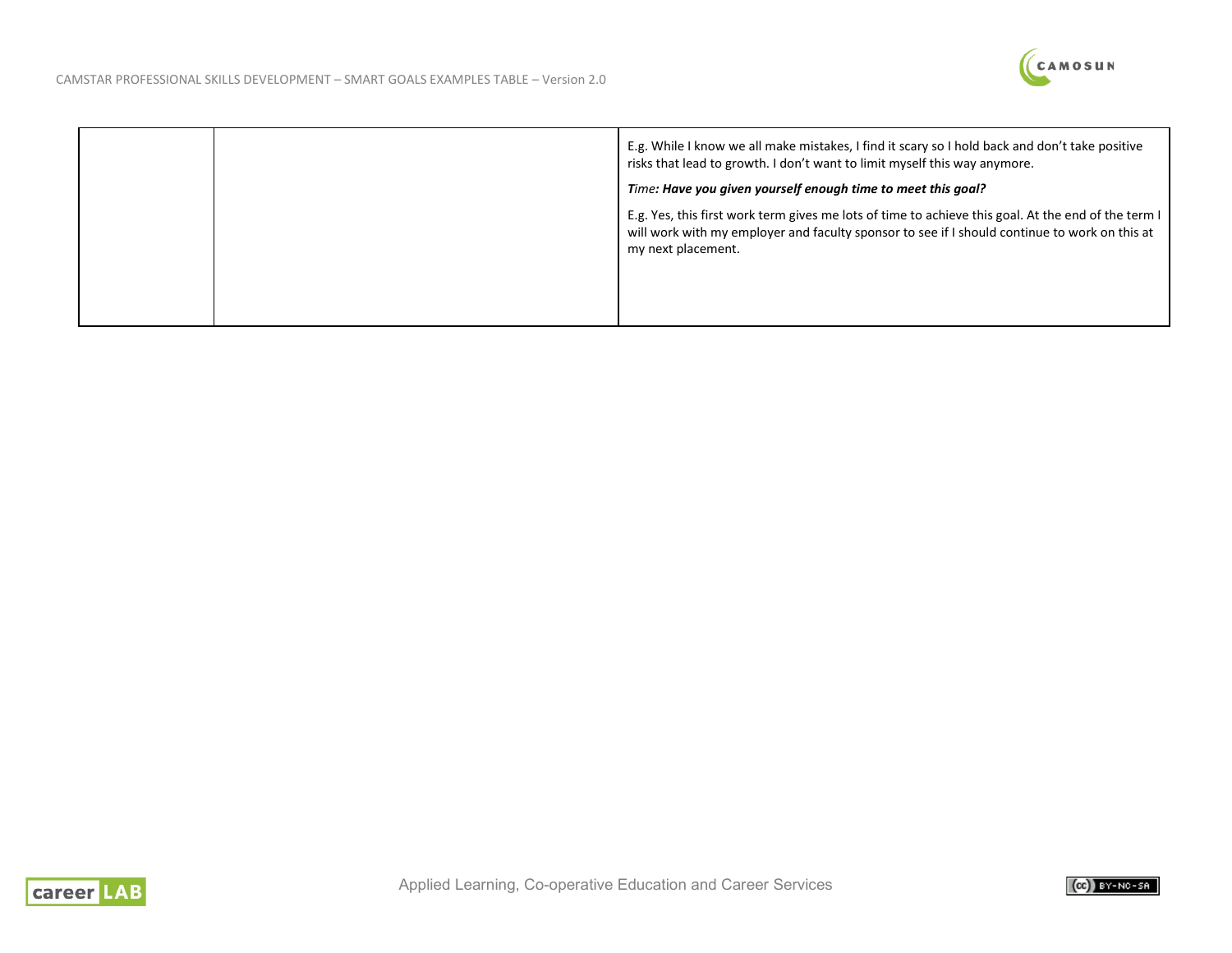**Interpersonal skills and behaviours**



## **Skill Example behaviours SMART Students Set Achievable Goals Leadership** You exercised leadership skills when you... ● took responsibility for the direction and actions of a team ● introduced improvements to the way things were done ● provided constructive feedback to others on the team ● motivated others on the team to do their best ● made sure that everyone on the team understood important information ● made sure that everyone was helping with the project ● helped the team to plan and organize its work ● delegated tasks and responsibilities that leveraged others' strengths *Specific: Describe the specific behaviour that demonstrates leadership from the list of Example Behaviours in Column Two.* E.g. I want to demonstrate leadership by providing constructive feedback to others on the team. *Measureable: How will you track your progress?* E.g. As part of my mechanical engineering capstone I am expected to provide constructive feedback to members on my project team and to the other teams in the program. This is done on a weekly basis and I will receive feedback on my progress from my peers and the instructors. *Achievable: What steps will you take to meet your goal? What resources will you need?* E.g. I am not sure how to determine what constructive feedback looks like so I will conduct some research on my own. I will consult with my instructors and mentors and ask for help as required. *Relevant: Why does this goal matter to you?* E.g. My goal is to transfer to university and become a professional engineer. The ability to provide constructive feedback is a skill I will have to master to be proficient in my work. *Time: Have you given yourself enough time to meet this goal?* E.g. Yes. The capstone project is the focus for my final term in the program and there will be many opportunities to practice this leadership and communication skill. **Teamwork** You worked effectively as part of a team when you... ● shifted between a leading and supporting role to help team dynamics and goals ● responded constructively and respectfully to the opinions/ideas/differences of others ● worked effectively with different personalities in a team ● collaboratively adjusted to changing requirements/goals/deadlines ● collaborated by sharing information virtually/in person that supported the success of the team ● helped improve communication among team members and facilitated the exchange of ideas *Specific: Describe the specific behaviour that demonstrates teamwork from the list of Example Behaviours in Column Two.* E.g. I want to begin to develop teamwork skills by first developing my knowledge base for working effectively with different personalities in a team. *Measurable: How will you track your progress?* E.g. I am interested to learn how tests such as the Myers-Briggs Personality Test impact group dynamics for a psychology research paper I am writing this term. *Achievable: What steps will you take to meet your goal? What resources will you need?* E.g. I will take the Myers-Briggs Type Indicator self-report questionnaire and research case studies to begin to understand the impact of different personalities on a team. I will ask the instructor or a

mentor for help as needed.

*Relevant: Why does this goal matter to you?*

E.g. I plan to become a social worker so understanding how to work in diverse groups in the

*Leadership, teamwork, and conflict management are examples of interpersonal skills, i.e. the ability to get along with others*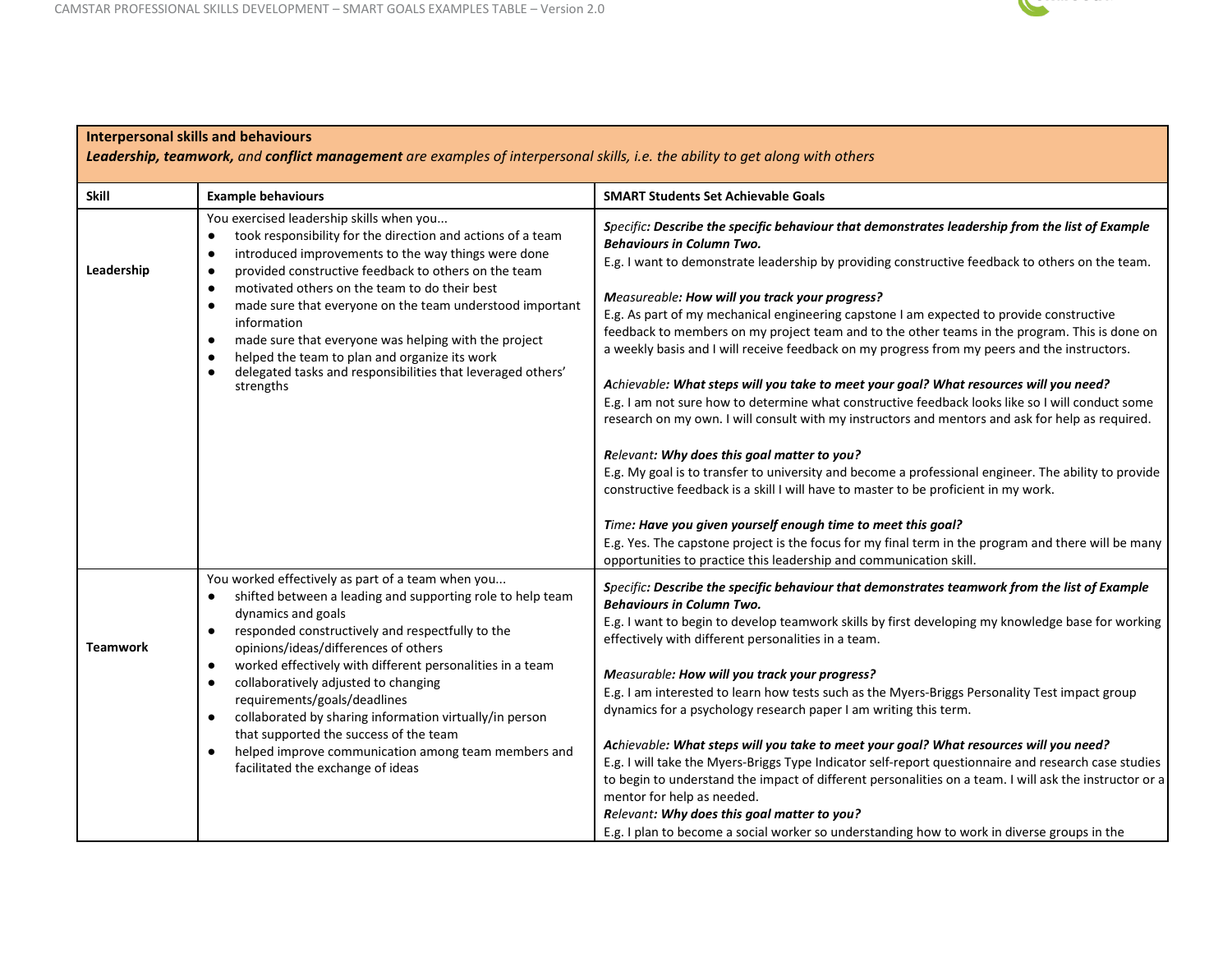

|                               |                                                                                                                                                                                                                                                                                  | workplace and in community will be important.                                                                                                                                                                                                                                                                                                         |
|-------------------------------|----------------------------------------------------------------------------------------------------------------------------------------------------------------------------------------------------------------------------------------------------------------------------------|-------------------------------------------------------------------------------------------------------------------------------------------------------------------------------------------------------------------------------------------------------------------------------------------------------------------------------------------------------|
|                               |                                                                                                                                                                                                                                                                                  | Time: Have you given yourself enough time to meet this goal?<br>E.g. Yes. I have already had this assignment approved by my instructor and will have time to<br>complete the research this term.                                                                                                                                                      |
| <b>Conflict</b><br>management | You began to develop the skills necessary to manage conflict when<br>you:<br>Managed stress while remaining alert and calm<br>Regulated your emotions and behaviour<br>$\bullet$<br>Paid attention to the feelings being expressed by others as<br>$\bullet$<br>well as yourself | Specific: Describe the specific behaviour that demonstrates conflict management from the list of<br><b>Example Behaviours in Column Two.</b><br>E.g. I want to improve my conflict management skills by regulating my emotions and controlling<br>my behaviour while listing all the issues important to both sides and identifying the key concerns. |
|                               | Were aware of and respectful of differences<br>$\bullet$                                                                                                                                                                                                                         | Measureable: How will you track your progress?                                                                                                                                                                                                                                                                                                        |
|                               | You managed team conflicts when you<br>listened carefully to the arguments of both parties and<br>٠                                                                                                                                                                              | E.g. I will volunteer to lead conflict resolution at my work placement at the Boys and Girls Club<br>next term.                                                                                                                                                                                                                                       |
|                               | assessed the logic of their reasoning<br>negotiated differences of opinion so all parties felt respected<br>$\bullet$                                                                                                                                                            | Achievable: What steps will you take to meet your goal? What resources will you need?                                                                                                                                                                                                                                                                 |
|                               | and heard<br>listed all the issues important to both sides and identified the<br>$\bullet$<br>key concerns                                                                                                                                                                       | E.g. I will take the training offered through the Boys and Girls Club, research conflict resolution,<br>and set up information interviews with specialists in conflict management, and I will ask the<br>instructor or a mentor for help as needed.                                                                                                   |
|                               | distinguished between points that could and could not be<br>$\bullet$<br>compromised                                                                                                                                                                                             | Relevant: Why does this goal matter to you?                                                                                                                                                                                                                                                                                                           |
|                               | understood any outside forces that were affecting the problem<br>used tact and diplomacy to diffuse tension<br>$\bullet$                                                                                                                                                         | E.g. Conflict arises in many social and work-based situations. I am interested in learning to be calm<br>and helpful in these situations. I am considering a career in diplomacy and this is a good first step.                                                                                                                                       |
|                               |                                                                                                                                                                                                                                                                                  | Time: Have you given yourself enough time to meet this goal?                                                                                                                                                                                                                                                                                          |
|                               |                                                                                                                                                                                                                                                                                  | E.g. Yes. I have already done some research and have determined when the training is available.<br>Everything is lined up for next term.                                                                                                                                                                                                              |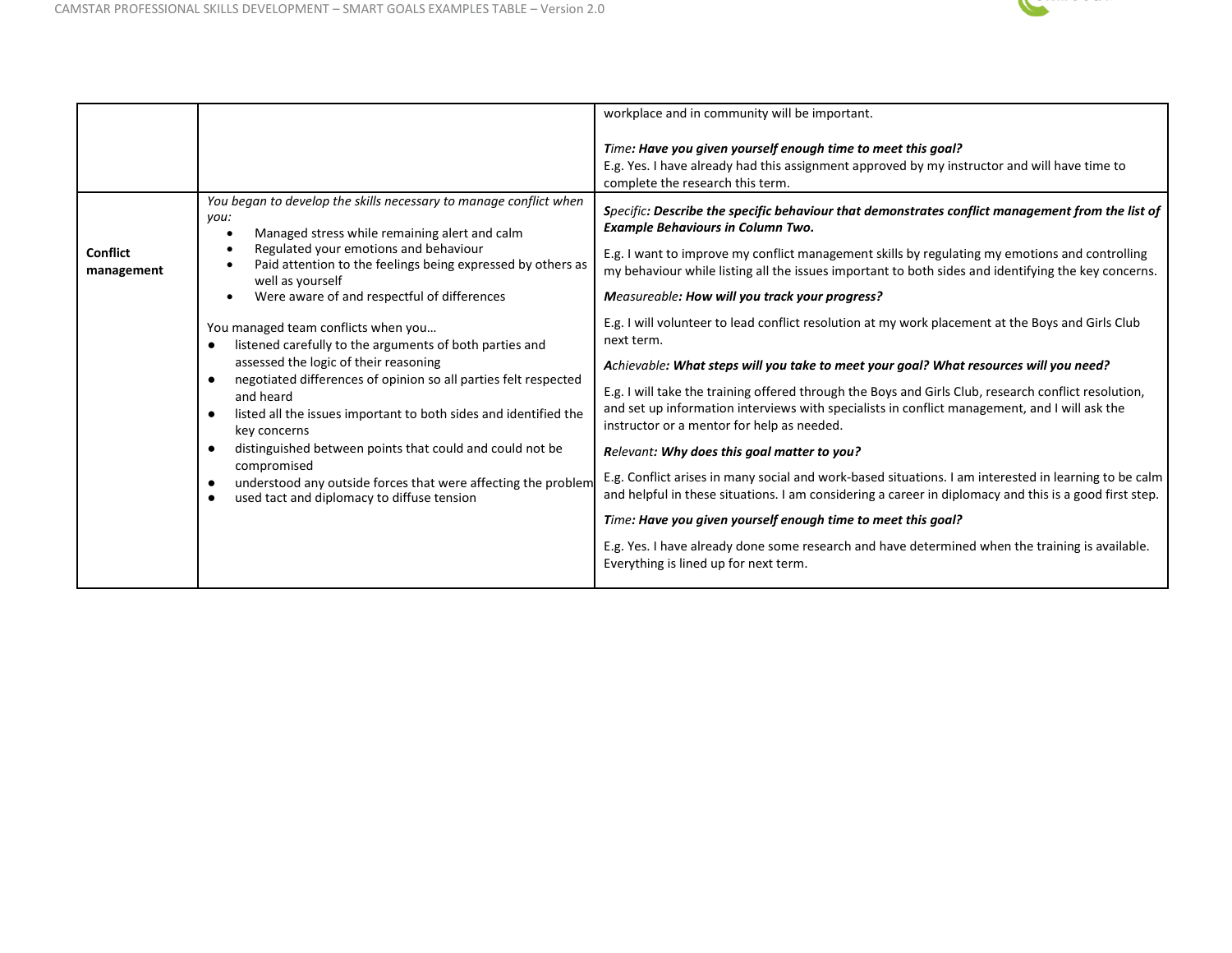a sa kabila na katika sa katika sa mga sangayon ng mga sangayon ng mga sangayon ng mga sangayon ng mga sangayo

 $\Box$ 



п

| <b>Communication skills and behaviours</b>                                                                          |                                                                                                                                                                                                                                                                                                                                                                                                                                                                                                                                          |                                                                                                                                                                                                                                                                                                                                                                                                                                                                                                                                                                                                                                                                                                                                                                                                                                                                                                                                                                                                                                                                                                                                                                                  |
|---------------------------------------------------------------------------------------------------------------------|------------------------------------------------------------------------------------------------------------------------------------------------------------------------------------------------------------------------------------------------------------------------------------------------------------------------------------------------------------------------------------------------------------------------------------------------------------------------------------------------------------------------------------------|----------------------------------------------------------------------------------------------------------------------------------------------------------------------------------------------------------------------------------------------------------------------------------------------------------------------------------------------------------------------------------------------------------------------------------------------------------------------------------------------------------------------------------------------------------------------------------------------------------------------------------------------------------------------------------------------------------------------------------------------------------------------------------------------------------------------------------------------------------------------------------------------------------------------------------------------------------------------------------------------------------------------------------------------------------------------------------------------------------------------------------------------------------------------------------|
| Communication skills are critical to interacting with others. These include written and oral forms of communication |                                                                                                                                                                                                                                                                                                                                                                                                                                                                                                                                          |                                                                                                                                                                                                                                                                                                                                                                                                                                                                                                                                                                                                                                                                                                                                                                                                                                                                                                                                                                                                                                                                                                                                                                                  |
| <b>Skill</b>                                                                                                        | <b>Example behaviours</b>                                                                                                                                                                                                                                                                                                                                                                                                                                                                                                                | <b>SMART Students Set Achievable Goals</b>                                                                                                                                                                                                                                                                                                                                                                                                                                                                                                                                                                                                                                                                                                                                                                                                                                                                                                                                                                                                                                                                                                                                       |
| Written<br>communication                                                                                            | You communicated effectively in writing when you<br>Planned what you were going to write (clarified your<br>thoughts and the purpose of your communication)<br>communicated ideas clearly and concisely<br>$\bullet$<br>wrote persuasively to build an argument or defend a thesis<br>$\bullet$<br>statement<br>wrote and edited documents using appropriate grammar,<br>٠<br>punctuation, and structure<br>decided on a logical order for what you had to say<br>$\bullet$<br>wrote in a style appropriate to the audience<br>$\bullet$ | Specific: Describe the specific behaviour that demonstrates written communication skills from the<br>list of Example Behaviours in Column Two.<br>E.g. I want to demonstrate written communication skills by writing in a style appropriate to the<br>audience.<br>Measureable: How will you track your progress?<br>E.g. This skill is a requirement in my political science paper this term, so I will be getting ongoing<br>feedback on my writing from my instructor and will also be doing self- and peer-assessment.<br>Achievable: What steps will you take to meet your goal? What resources will you need?<br>E.g. I will book an appointment with the Writing Centre to ensure I get the guidance and resources I<br>need.<br>Relevant: Why does this goal matter to you?<br>E.g. I enjoy writing and demonstrating adaptability to a variety of audiences is a strength. It is also<br>an important skill for the field I want to go into: marketing communications.<br>Time: Have you given yourself enough time to meet this goal?<br>E.g. Yes. By focusing on one term paper with the help of the Writing Centre staff I'll have the time<br>and resources I need. |
| Oral<br>communication                                                                                               | You communicated effectively in speaking when you<br>clearly expressed your thoughts orally to persuade and hold<br>the attention of an audience<br>varied your tone, pace and volume to enhance<br>٠<br>communication and encourage questions<br>listened actively and asked questions to understand other<br>people's viewpoints<br>reflected back what the speaker said in other words to<br>$\bullet$<br>clarify understanding<br>encouraged the speaker to elaborate and to define their<br>problems                                | Specific: Describe the specific behaviour that demonstrates oral communication skills from the list<br>of Example Behaviours in Column Two.<br>E.g. I want to practice and improve my oral communication skills during presentations because I get<br>nervous and struggle to clearly express my thoughts to persuade and hold the audience's attention.<br>Measureable: How will you track your progress?<br>E.g. I will join a Toastmasters group this term and commit to weekly attendance.<br>Achievable: What steps will you take to meet your goal? What resources will you need?                                                                                                                                                                                                                                                                                                                                                                                                                                                                                                                                                                                          |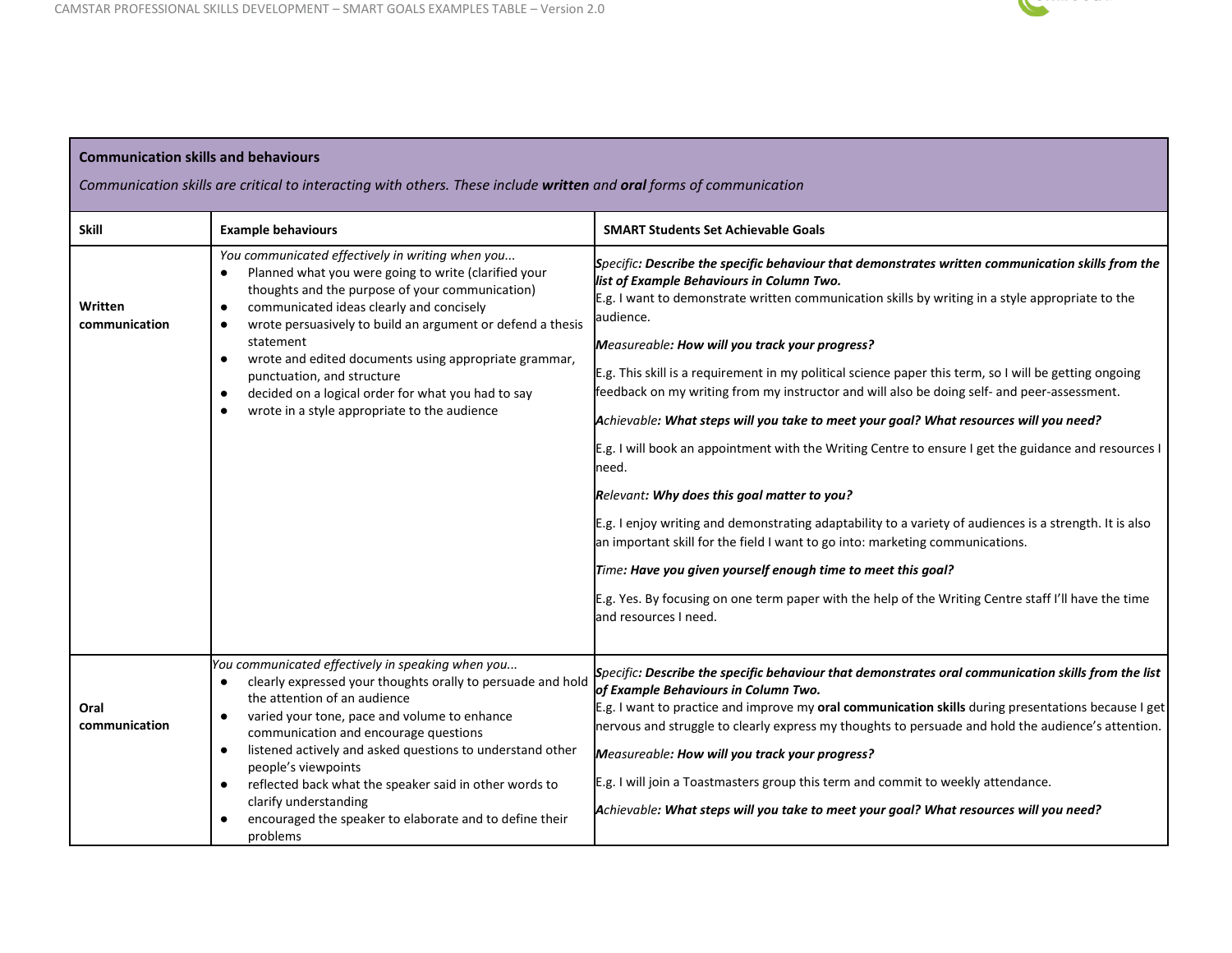

| E.g. I will check for a Toastmasters group that meets on campus or in my neighborhood so the<br>meeting is easy to get to. I will check my course outlines to see when I have to present and aim to<br>be ready by then.                                              |
|-----------------------------------------------------------------------------------------------------------------------------------------------------------------------------------------------------------------------------------------------------------------------|
| Relevant: Why does this goal matter to you?                                                                                                                                                                                                                           |
| E.g. I want to be prepared for times I have to speak in front of a group as I'm nervous speaking in<br>front of people. I've heard that Toastmasters can help ease people's nerves when it comes to public<br>speaking. Also, some interviews require a presentation. |
| Time: Have you given yourself enough time to meet this goal?                                                                                                                                                                                                          |
| E.g. Yes. Joining Toastmasters this term is doable given my current course load and work schedule.<br>may invite a friend for moral support so it can be fun and social as well as good for my career.                                                                |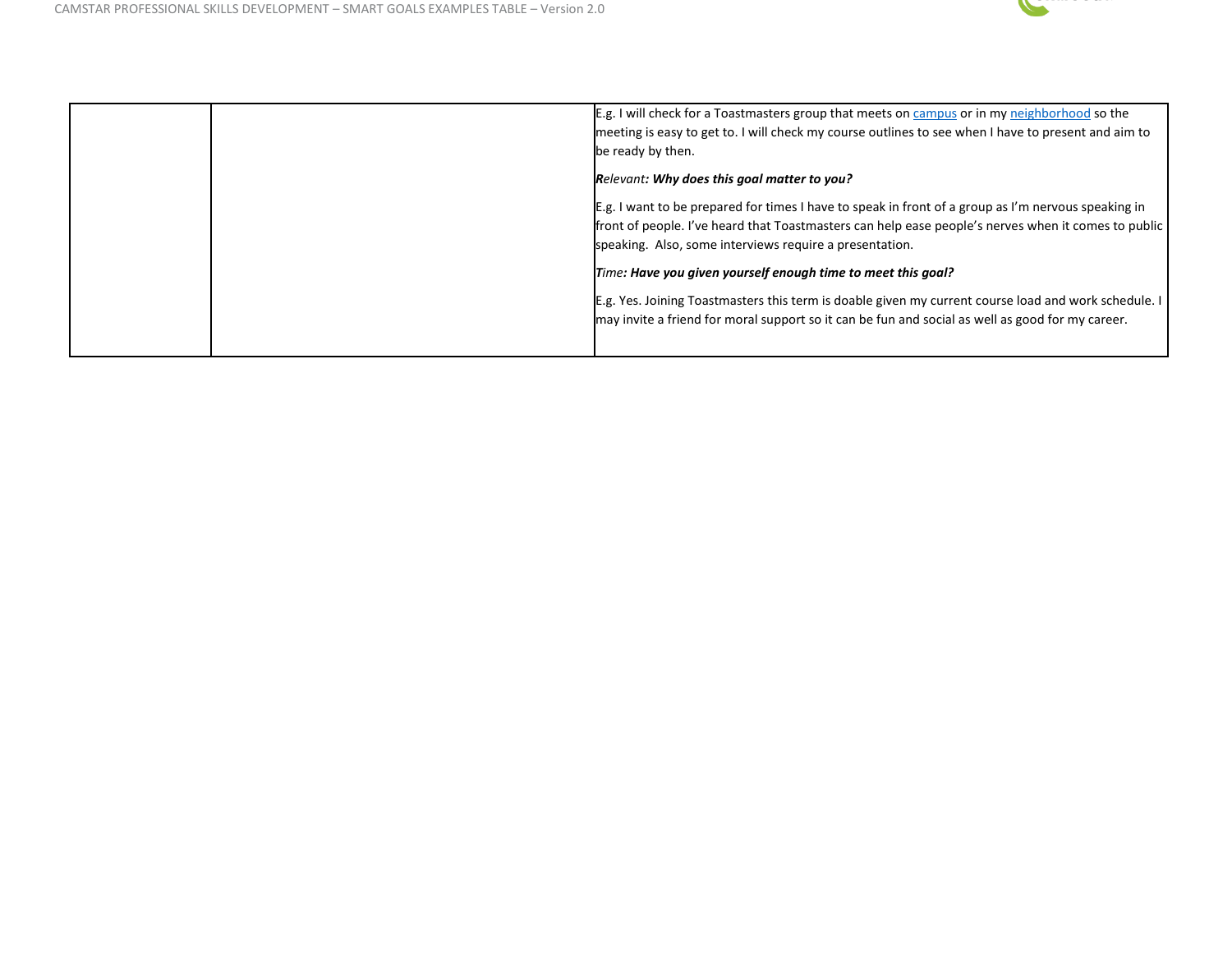

| <b>Thinking skills and behaviours</b><br>These skills are a type of higher order thinking, i.e. "thinking about thinking", which include |                                                                                                                                                                                                                                                                                                                                                                                                                                                                                                                                                                                                                                                          |                                                                                                                                                                                                                                                                                                                                                                                                                                                                                                                                                                                                                                                                                                                                                                                                                                                                                                                                                                                                                                                                                                                                                                                                       |  |
|------------------------------------------------------------------------------------------------------------------------------------------|----------------------------------------------------------------------------------------------------------------------------------------------------------------------------------------------------------------------------------------------------------------------------------------------------------------------------------------------------------------------------------------------------------------------------------------------------------------------------------------------------------------------------------------------------------------------------------------------------------------------------------------------------------|-------------------------------------------------------------------------------------------------------------------------------------------------------------------------------------------------------------------------------------------------------------------------------------------------------------------------------------------------------------------------------------------------------------------------------------------------------------------------------------------------------------------------------------------------------------------------------------------------------------------------------------------------------------------------------------------------------------------------------------------------------------------------------------------------------------------------------------------------------------------------------------------------------------------------------------------------------------------------------------------------------------------------------------------------------------------------------------------------------------------------------------------------------------------------------------------------------|--|
|                                                                                                                                          | decision-making, problem solving, and critical thinking                                                                                                                                                                                                                                                                                                                                                                                                                                                                                                                                                                                                  |                                                                                                                                                                                                                                                                                                                                                                                                                                                                                                                                                                                                                                                                                                                                                                                                                                                                                                                                                                                                                                                                                                                                                                                                       |  |
| <b>Skill</b>                                                                                                                             | <b>Example behaviours</b>                                                                                                                                                                                                                                                                                                                                                                                                                                                                                                                                                                                                                                | <b>SMART Students Set Achievable Goals</b>                                                                                                                                                                                                                                                                                                                                                                                                                                                                                                                                                                                                                                                                                                                                                                                                                                                                                                                                                                                                                                                                                                                                                            |  |
| <b>Decision making</b>                                                                                                                   | You made an effective decision when you<br>clarified the nature of the problem before deciding a course Example Behaviours in Column Two.<br>of action<br>collected and summarized the information<br>$\bullet$<br>needed to make a decision systematically<br>$\bullet$<br>outlined clear decision criteria<br>$\bullet$<br>separated practical solutions from impractical solutions<br>$\bullet$<br>evaluated each of your shortlist of options,<br>$\bullet$<br>considering their advantages and<br>disadvantages<br>evaluated options by considering what could happen, and<br>$\bullet$<br>who or what may be impacted, as the result of a decision | Specific: Describe the specific behaviour that demonstrates decision making skills from the list of<br>E.g. I want to demonstrate effective decision making skills<br>Measureable: How will you track your progress?<br>produced a list of all the courses of action you could think of E.g. I will volunteer to take the lead on one group project in this course this term and keep a record<br>of decisions that I make or make with the team. I will also reflect on how I – or the team – arrived at<br>each decision.<br>Achievable: What steps will you take to meet your goal? What resources will you need?<br>E.g. I will research or use what the instructor provides to ensure I know what responsibilities the<br>lead role has to fulfill. I will ask the instructor or a mentor for help as required.<br>Relevant: Why does this goal matter to you?<br>E.g. My goal is to graduate with a degree in management. The sooner I learn these skills, the better<br>it will be for my career.<br>Time: Have you given yourself enough time to meet this goal?<br>E.g. Yes. Taking the lead role in one team project this term is doable given my current course load<br>and work schedule. |  |
| <b>Problem solving</b>                                                                                                                   | You solved a problem when you<br>examined a problem from a variety of perspectives<br>$\bullet$<br>clarified the nature of a problem<br>$\bullet$<br>defined the desired objective of solving a problem<br>٠<br>broke down a problem into smaller, more manageable parts<br>$\bullet$<br>decided on further information to be gathered before taking Measureable: How will you track your progress?<br>$\bullet$<br>action<br>evaluated solutions to a problem through<br>feedback/reflection to make improvements<br>adapted decisions and created possibilities to adjust to<br>$\bullet$<br>changing requirements                                     | Specific: Describe the specific behaviour that demonstrates problem solving from the list of<br><b>Example Behaviours in Column Two.</b><br>E.g I want to demonstrate problem solving skills by breaking down the problem into smaller, more<br>manageable parts.<br>E.g. A project consists of a number of problems to solve and tasks to complete. I will work with the<br>project manager at the non-profit organization where I volunteer. I will take a beginning course on<br>project management.<br>Achievable: What steps will you take to meet your goal? What resources will you need?<br>E.g. I will shadow the project manager and use her project as my real life project in the project<br>management course.<br>Relevant: Why does this goal matter to you?                                                                                                                                                                                                                                                                                                                                                                                                                            |  |
|                                                                                                                                          |                                                                                                                                                                                                                                                                                                                                                                                                                                                                                                                                                                                                                                                          | E.g., I am interested in completing the professional certificate in project management and I want to                                                                                                                                                                                                                                                                                                                                                                                                                                                                                                                                                                                                                                                                                                                                                                                                                                                                                                                                                                                                                                                                                                  |  |